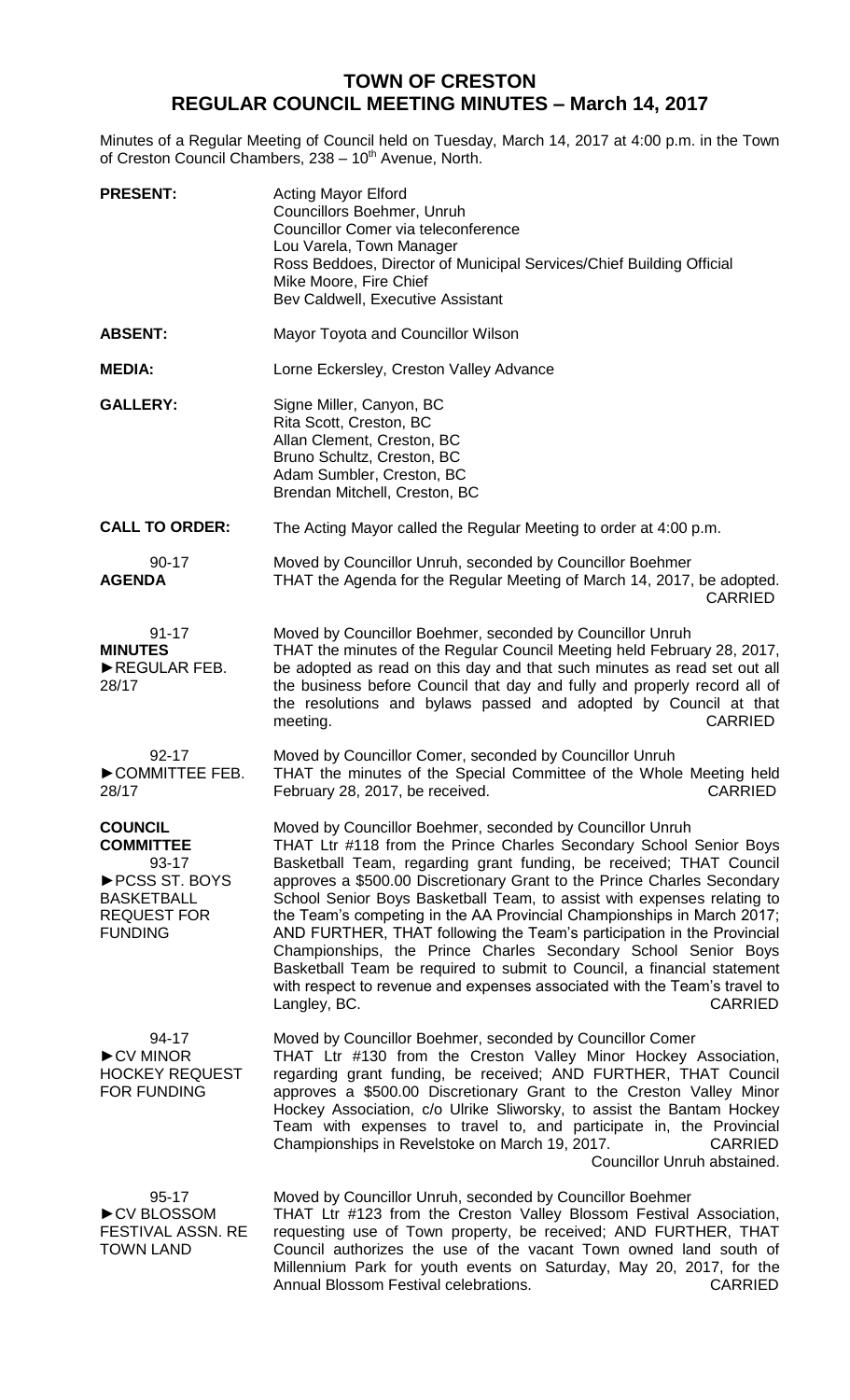| $96 - 17$<br>CV BLOSSOM<br><b>FESTIVAL RE</b><br><b>EXTEND PARK</b><br><b>HOURS &amp; WAIVE</b><br><b>BOOKING FEES</b> | Moved by Councillor Boehmer, seconded by Councillor Unruh<br>THAT Ltr #133 from the Creston Valley Blossom Festival Association,<br>requesting an extension for the closing hours for Millennium Park and<br>waiver of parking booking fees, be received; THAT Council approves and<br>the extension of the closing hours for Millennium Park on May 19, 2017 to<br>11:00 p.m., for the Creston Valley Blossom Festival Annual Teen Dance;<br>AND FURTHER, THAT Council waives the park booking fees for the<br>following Creston Valley Blossom Festival events:<br>- Millennium Park, May 19, 2017 (Teen Dance) - \$150.00;<br>- Millennium Park, May 20, 2017 (Concert in the Park) - \$20.00; and,<br>- Centennial Park, May 22, 2017 (Children's Picnic) - \$20.00.<br><b>CARRIED</b> |
|------------------------------------------------------------------------------------------------------------------------|--------------------------------------------------------------------------------------------------------------------------------------------------------------------------------------------------------------------------------------------------------------------------------------------------------------------------------------------------------------------------------------------------------------------------------------------------------------------------------------------------------------------------------------------------------------------------------------------------------------------------------------------------------------------------------------------------------------------------------------------------------------------------------------------|
| $97-17$<br>PARK BOOKING<br><b>FEES</b>                                                                                 | Moved by Councillor Boehmer, seconded by Councillor Unruh<br>THAT staff provide Council with a written report on the annual revenue<br><b>CARRIED</b><br>generated through park booking fees.                                                                                                                                                                                                                                                                                                                                                                                                                                                                                                                                                                                              |
| 98-17<br>CYCLONE TAYLOR<br><b>CUP HOCKEY</b><br><b>CHAMPIONSHIPS</b>                                                   | Moved by Councillor Unruh, seconded by Councillor Boehmer<br>THAT the issue of the Town's sponsorship of the Cyclone Taylor Cup<br>Hockey Championships being held in Creston in 2017, be referred to the<br>March 21, 2017 Committee of the Whole meeting for further discussion.<br><b>CARRIED</b>                                                                                                                                                                                                                                                                                                                                                                                                                                                                                       |
| 99-17<br>STRATEGIC<br><b>PRIORITIES CHART</b>                                                                          | Moved by Councillor Unruh, seconded by Councillor Boehmer<br>THAT the Strategic Priorities Chart, as amended, be received.<br><b>CARRIED</b>                                                                                                                                                                                                                                                                                                                                                                                                                                                                                                                                                                                                                                               |
| 100-17<br>FOLLOW UP<br><b>ACTION LIST</b>                                                                              | Moved by Councillor Boehmer, seconded by Councillor Unruh<br>THAT the Regular Council Meeting Follow-Up Action List, as of February<br><b>CARRIED</b><br>28, 2017, be received.                                                                                                                                                                                                                                                                                                                                                                                                                                                                                                                                                                                                            |
| <b>NEW BUSINESS</b><br>101-17<br>MAY 9, 2017<br><b>COUNCIL MEETING</b>                                                 | Moved by Councillor Comer, seconded by Councillor Unruh<br>THAT the May 9, 2017 Council Meeting be rescheduled to May 2, 2017, as<br>the Provincial election will be held on May 9, 2017 and rescheduling of the<br>Council meeting will provide voters with four clear hours prior to the close<br>of polls to conduct their voting.<br><b>CARRIED</b>                                                                                                                                                                                                                                                                                                                                                                                                                                    |
| <b>REPORTS OF REPS.</b><br>CLR COMER                                                                                   | Councillor Comer reported on her attendance at an Official Community<br>Plan Open House.                                                                                                                                                                                                                                                                                                                                                                                                                                                                                                                                                                                                                                                                                                   |
| CLR ELFORD                                                                                                             | Councillor Elford reported on his attendance at an Official Community Plan<br>Open House, a Creston Valley Network meeting, an Official Community<br>Plan Advisory Committee meeting, and the welcome reception for Dr. Kurt<br>Jordan.                                                                                                                                                                                                                                                                                                                                                                                                                                                                                                                                                    |
| CLR UNRUH                                                                                                              | Councillor Unruh reported on her attendance at a Library Board meeting,<br>an Official Community Plan Open House, a Creston Valley Youth Network<br>meeting, a Creston Valley Youth Network event, a Creston Valley Blossom<br>Festival meeting, an Official Community Plan Advisory Committee<br>meeting, and the welcome reception for Dr. Kurt Jordan.                                                                                                                                                                                                                                                                                                                                                                                                                                  |
| CLR WILSON                                                                                                             | Councillor Wilson was not available to report, but she did attend the<br>Official Community Plan Open House.                                                                                                                                                                                                                                                                                                                                                                                                                                                                                                                                                                                                                                                                               |
| MAYOR TOYOTA                                                                                                           | Mayor Toyota was not available to report, but he did attend a presentation<br>of a Sovereign Medal award, the Official Community Plan Open House, a<br>Creston Valley Services Committee meeting, a Creston Education Centre<br>meeting, and the welcome reception for Dr. Kurt Jordan.                                                                                                                                                                                                                                                                                                                                                                                                                                                                                                    |
| STAFF REPORTS                                                                                                          | Members of staff provided verbal reports on key issues and projects<br>currently being addressed by the various Departments.                                                                                                                                                                                                                                                                                                                                                                                                                                                                                                                                                                                                                                                               |
| 102-17<br>$\blacktriangleright$ RECEIVE<br><b>REPORTS</b>                                                              | Moved by Councillor Boehmer, seconded by Councillor Unruh<br>THAT the verbal Reports of Council and staff members, be received.<br><b>CARRIED</b>                                                                                                                                                                                                                                                                                                                                                                                                                                                                                                                                                                                                                                          |
| <b>GIVING OF NOTICES</b>                                                                                               | COTW - Mar. 21; Apr. 18, May 16, June 20, 2017<br>COUNCIL – $2^{nd}$ & 4 <sup>th</sup> Tuesdays of each month; Mar. 28, Apr. 11, 25, May<br>2, 23, June 13, 27 2017<br>AKBLG - Apr. 26 - 28, 2017<br>FCM - Jun. 1 - 5, 2017<br>UBCM - Sept. 25 - 29, 2017                                                                                                                                                                                                                                                                                                                                                                                                                                                                                                                                  |